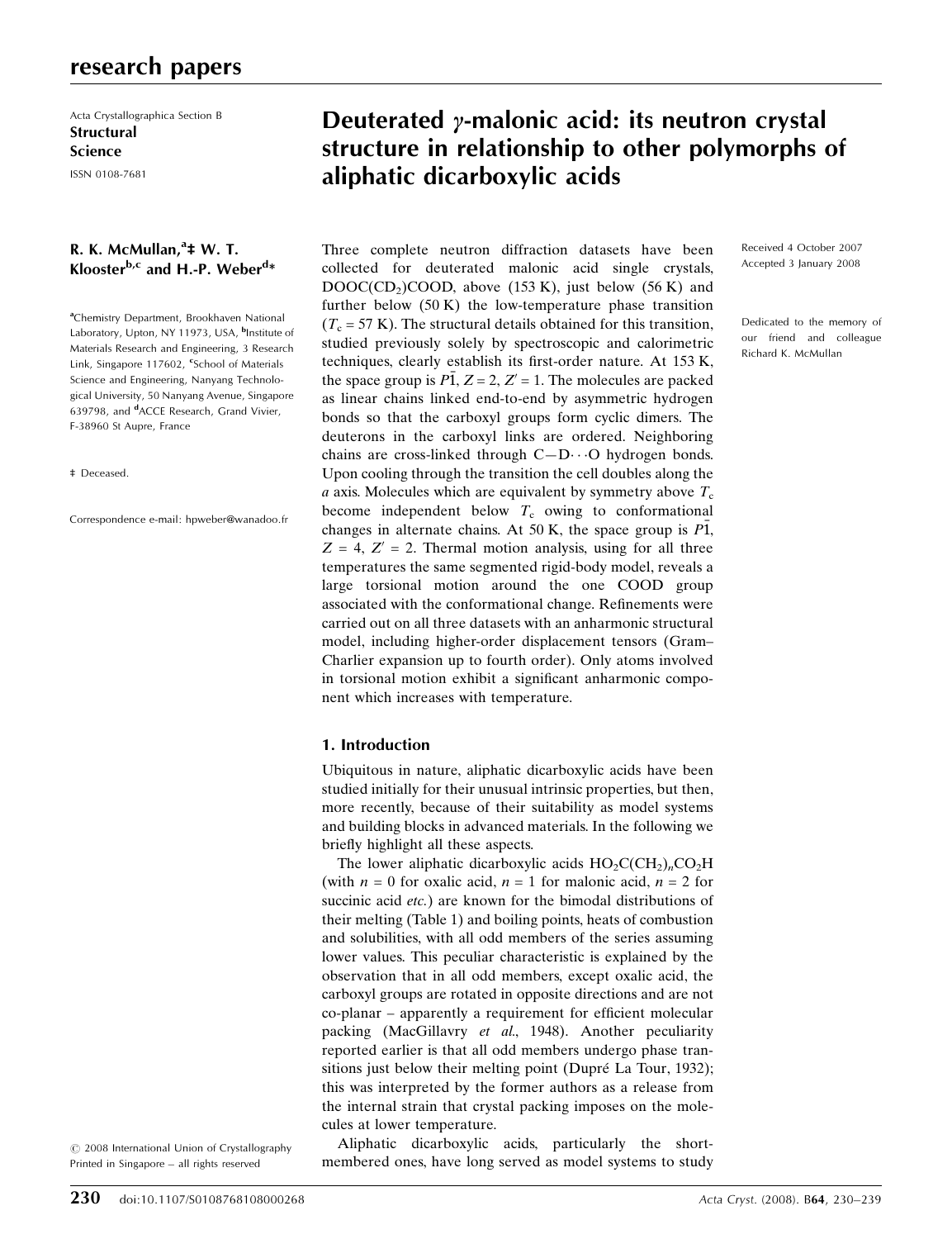#### Table 1

Survey of aliphatic dicarboxylic acids  $(CH_2)_nC_2H_2O_4$ .

|                                              | Oxalic<br>acid           | Malonic<br>acid          | Succinic<br>acid                      | Glutaric<br>acid         | Adipic<br>acid           | Pimelic<br>acid          | Suberic<br>acid          | Azelaic<br>acid     | Sebacic<br>acid          |
|----------------------------------------------|--------------------------|--------------------------|---------------------------------------|--------------------------|--------------------------|--------------------------|--------------------------|---------------------|--------------------------|
| Chemical<br>formula                          | $C_2H_2O_4$              |                          | $(CH_2)C_2H_2O_4$ $(CH_2)_2C_2H_2O_4$ | $(CH_2)_3C_2H_2O_4$      | $(CH_2)_4C_2H_2O_4$      | $(CH_2)_5C_2H_2O_4$      | $(CH_2)_6C_2H_2O_4$      | $(CH_2)_7C_2H_2O_4$ | $(CH_2)_8C_2H_2O_4$      |
| Melting point<br>(K)                         | 462–464                  | 404-408                  | 458-463                               | 368-372                  | 424-426                  | 378-379                  | 416-417                  | 373-376             | 406                      |
| No. of known<br>polymorphs<br>Phase $\gamma$ | 2                        | 3                        | $\overline{c}$                        | 3                        | $\overline{c}$           | 3                        | $\mathbf{1}$             | $\overline{c}$      | 1                        |
| Space group                                  | $\overline{\phantom{0}}$ | $P\bar{1}$               |                                       | C2/c                     | $P2_1/n$                 | C2/c                     | $P2_1/c$                 |                     |                          |
| Mol. symm.                                   | $\qquad \qquad -$        | None                     |                                       | Twofold                  | None                     | Twofold                  |                          |                     |                          |
| Temp. range<br>(K)                           | $\overline{\phantom{0}}$ | $13 - 56^{(a)}$          |                                       | 130                      | 116-136                  | 130                      | 18-293                   |                     |                          |
| Structure                                    | $\overline{\phantom{0}}$ | (a)                      |                                       | (b)                      | $\left( c\right)$        | (b)                      | (d)                      |                     |                          |
| Twist angle†                                 | $\qquad \qquad -$        | A chain:                 |                                       | 31.8(1)                  | 3.92(1)                  |                          | 4.78                     |                     |                          |
|                                              | $\overline{\phantom{0}}$ | 76.86(6)                 |                                       |                          | 10.39(1)                 | $\overline{\phantom{0}}$ |                          |                     |                          |
|                                              | $\overline{\phantom{0}}$ | 9.74(8)                  |                                       | $\overline{\phantom{0}}$ | $\overline{\phantom{0}}$ |                          |                          |                     |                          |
|                                              |                          | <b>B</b> chain           |                                       |                          |                          |                          |                          |                     |                          |
|                                              | $\overline{\phantom{0}}$ | 81.1(1)                  | $\overline{\phantom{0}}$              |                          |                          |                          |                          |                     |                          |
|                                              | $\overline{\phantom{0}}$ | 6.52(5)                  | $\qquad \qquad -$                     |                          |                          |                          |                          |                     |                          |
| Phase $\beta$                                |                          |                          |                                       |                          |                          |                          |                          |                     |                          |
| Space group                                  | P2 <sub>1</sub> /c       | $P\bar{1}$               | $P2_1/c$                              | I2/a                     | $P2_{\rm 1}/c$           | I2/a                     |                          | C2/c                | P2 <sub>1</sub> /c       |
| Mol. symm.                                   | $-$                      | None                     |                                       | Twofold                  | $\overline{1}$           | Twofold                  |                          | Twofold             | 1                        |
| Temp. range<br>(K)                           | $12 - 298$               | 57-352.2                 | 77-410                                | 293-347                  | 136-293                  | 293-348                  |                          | 180-353             | 180-293                  |
| Structure                                    | $(e)$ $(f)$              | (a)                      | $(b)$ $(g)$                           | $(h)$ $(i)$              | (b)                      | $\left( i\right)$        |                          | $(j)$ $(k)$         | $(l)$ $(m)$              |
| Twist angle†                                 | $\overline{\phantom{a}}$ | 88.84 (9)                | 11.01                                 | $\qquad \qquad -$        | 10.66(1)                 | 30                       |                          | 62.2                | 2.2(180 K)               |
|                                              | -                        | 8.67(7)                  | $\overline{\phantom{0}}$              | $\overline{\phantom{0}}$ | $\overline{\phantom{0}}$ | $\overline{\phantom{0}}$ |                          | $\qquad \qquad -$   |                          |
| Phase $\alpha$                               |                          |                          |                                       |                          |                          |                          |                          |                     |                          |
| Space group                                  | Pcab                     | Pbcn                     | Mcl                                   | Mcl                      |                          | P2 <sub>1</sub> /c       |                          | $P2_1/c$            |                          |
| Mol. symm.                                   | $-$                      | Twofold                  |                                       |                          |                          | None                     |                          | None                |                          |
| Temp. range<br>(K)                           | 12-298                   | $352.2 - ??$             | $410 - ??$                            | $347 - ??$               |                          | $\sim$ 348               | $\overline{\phantom{0}}$ | 353                 |                          |
| Structure                                    | $(e)$ $(f)$              | (n)                      | $\binom{0}{0}$ Unknown                | $\binom{0}{0}$ Unknown   | $\overline{\phantom{m}}$ | (p), (q)                 |                          | $\left( j\right)$   |                          |
| Twist angle†                                 | -                        | 46.6(1)                  |                                       |                          |                          | 18                       |                          | 16.11(3)            |                          |
|                                              | $\overline{\phantom{0}}$ | $\overline{\phantom{0}}$ | $\overline{\phantom{0}}$              |                          |                          | 44                       |                          | 49.62 $(4)$         | $\overline{\phantom{0}}$ |

References: (a) this work, (b) Srinivasa Gopalan et al. (2000), (c) Srinivasa Gopalan et al. (1999), (d) Gao et al. (1994), (e) Derissen & Smith (1974), (f) Klooster et al. (2008), (g) Leviel et al. (1981), (h) Morrison & Robertson (1949), (i) MacGillavry et al. (1948), (j) Housty & Hospital (1967), (k) Bond et al. (2001b), (l) Housty & Hospital (1966a), (m) Bond et al. (2001a), (n) Delaplane et al. (1993), (o) Dupre La Tour (1932), (p) Housty & Hospital (1966b), (q) Kay & Katz (1958). † Twist angle of carboxyl plane with respect to carbon skeleton plane  $(°)$ .

proton-transfer dynamics along the hydrogen bonds, using NMR (Meier et al., 1982), inelastic neutron scattering (Kearley et al., 1994) and other spectroscopic methods. Symmetric double-minimum potentials were shown to exist, even in hydrogen bonds that are not formally symmetric. Furthermore, the extensive polymorphism found in these small-chain molecules renders them eminently suitable as benchmarks in computer simulations to predict crystal structures (Beyer et al., 2001; van Eijck, 2002). In particular, the conformational polymorphism prevailing amongst these dicarboxylic acids makes them particularly well suited to test new computational methods, as the structural differences between these polymorphs are simple and traceable to one or two variables. Finally, the structure of the new malonic acid polymorph presented here is amongst the comparatively rare cases (less than 10% of organic structures, Desiraju, 2007) with more than one independent molecule in the asymmetric unit. This is an additional reason why these solid acids are so well suited to test new crystal-structure prediction algorithms.

In the bottom-up design of new functional materials, the quasi-modular sequence of dicarboxylic acids such as oxalic acid, malonic acid, glutaric acids etc. takes a place of choice as polyvalent, supramolecular synthons (Leiserowitz, 1976; Rao et al., 2004). For example, substituted malonic acids (Edwards et al., 2002) and malonates (Ruiz-Pérez et al., 2003; Delgado et al., 2004) have recently been used in the design and synthesis of molecular magnets, where the innate flexibility of this dicarboxylic acid ligand permitted the formation of highdimensional networks. The same chelating property of malonic acid has also been used to create metal malonate layers in a three-dimensional microporous network where these layers – with their metal sites accessible – were separated by pyridine-based pillars. Common to all these novel crystal engineering applications has been the beneficial use of the structural flexibility and the manifold types of intermolecular interactions inherent in these molecules, two qualities which also manifest themselves in the already mentioned polymorphism, details of which are still barely explored (Table 1).

In the specific case of malonic acid, evidence of polymorphism surfaced gradually, fed from a variety of observations. The first indication came from an ENDOR study carried out at 4.2 K (McCalley & Kwiram, 1970, 1993; Krzystek et al., 1995). Compared with a previous, ambient-temperature deuteron NMR study (Derbyshire et al., 1969), the number of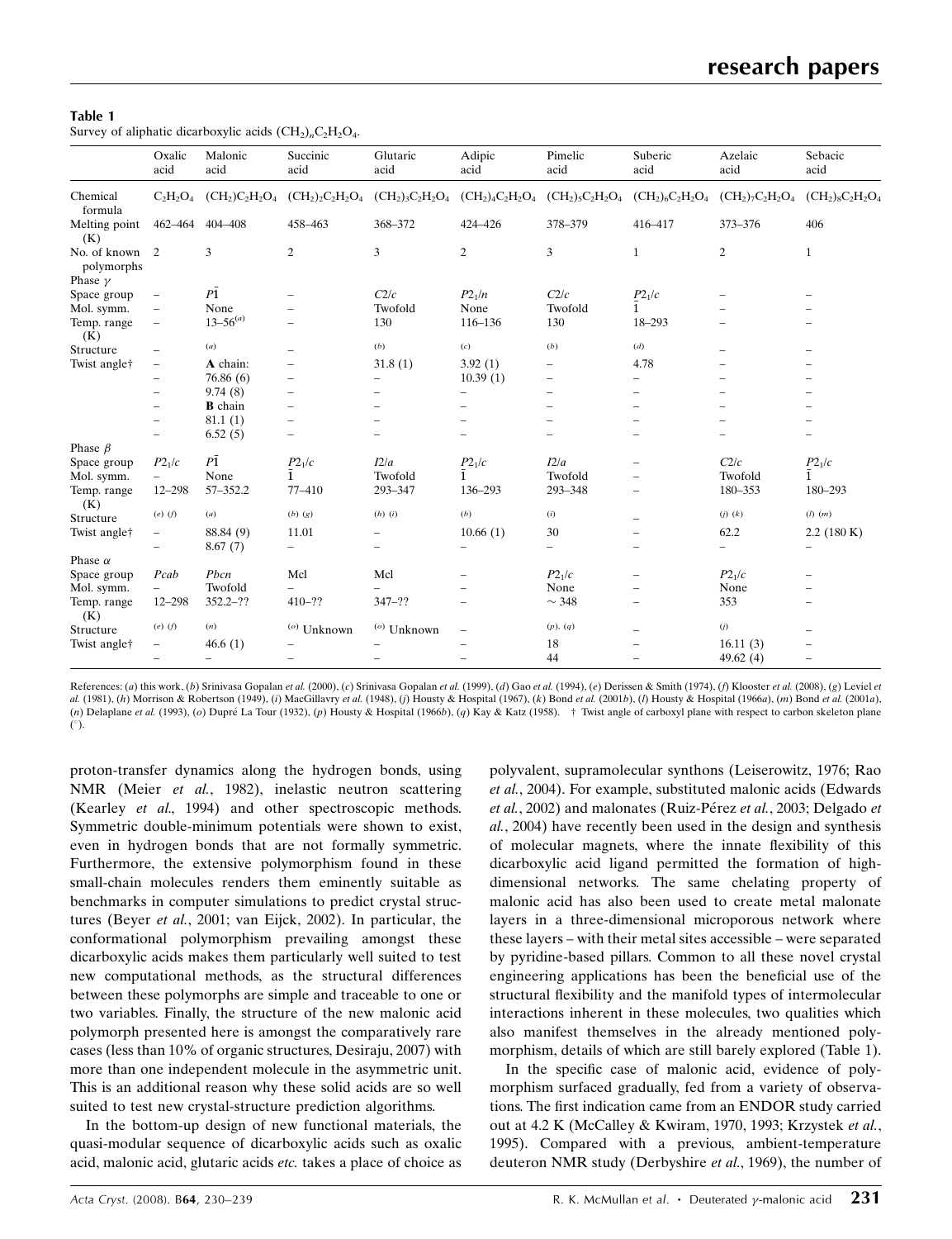resonance lines was found to have doubled in the 4.2 K phase. Later, Raman and IR spectra measured over a range of temperatures confirmed the existence of this transition. To explain these spectral changes it was suggested that malonic acid doubles its unit cell while keeping its center of symmetry. Similar vibrational studies were carried out on the higher temperature  $\beta$ - $\alpha$  transition (Ganguly *et al.*, 1980; Villepin *et* al., 1982; Bougeard et al., 1988), prior to the elucidation of the structure of the  $\alpha$ -phase crystal (Delaplane *et al.*, 1993). In parallel, calorimetric measurements over the temperature range 13–371 K suggested (Fukai et al., 1991) that the two phase transitions,  $\gamma-\beta$  as well as  $\beta-\alpha$ , are first-order, as they exhibit quite sharp maxima of the specific heat capacity. The same authors observed that:

(i) at the transition  $\gamma$  and  $\beta$  co-existed over a 2 K temperature range, and

(ii) that the volume ratio of the  $\gamma$  and  $\beta$  domains depended on the thermal history of the sample.

It thus seemed as if the displacive transition was martensitic in character.

At ambient conditions, the only crystal structure known for malonic acid for almost half a century was that determined from photographic data (Goedkoop & MacGillavry, 1957). Recently a more precise, low-temperature (130–145 K) charge-density study of the lower carboxylic acids  $(n = 2-5)$ , including malonic acid (Srinivasa Gopalan et al., 2000), confirmed the essential correctness of the  $\beta$  phase. At ambient temperature and all the way down to the  $\beta-\gamma$  transition, the crystal structure of malonic acid is triclinic  $(Z = 2)$ , while all other members of the higher carboxylic acid series assume monoclinic symmetry at ambient temperature (Table 1). The molecules are packed as infinite, all-trans zigzag chains linked head-to-tail so that the carboxyl groups form cyclic dimers. In contrast to the higher carboxylic acids, where the two carboxyl groups of each molecule are related by symmetry (either an inversion centre or twofold axis), the carboxyl rings in malonic acid are crystallographically non-equivalent and nearly orthogonal to each other. Above the  $\beta-\alpha$  transition (T<sub>c</sub> = 358 K; Jagannathan & Rao, 1987) the structure displays orthorhombic symmetry, with  $Z = 4$  (Delaplane *et al.*, 1993). The molecules still form zigzag chains, but the carboxyl groups have become crystallographically equivalent and are related by a twofold symmetry axis.

Initially, the present study was undertaken to provide accurate positional and displacement parameters for a chargedensity study. When in the course of this work a phase transition was observed unexpectedly at 56 K (and later confirmed by NMR measurements, Krzystek et al., 1995), focus shifted to a description of the structural phase transition. Our study is only the third published neutron diffraction study of a member of this important class of compounds, $<sup>1</sup>$  the other being</sup> succinic acid (Leviel et al., 1981) and suberic acid (Gao et al., 1994). Although the NMR study already published in the meantime reveals some structural aspects of the lowtemperature phase, the full description of molecular conformation, packing and other important structural details had to await the results of the present study.

# 2. Experimental

Malonic acid, C3H4O4 (Aldrich Chemical), was repeatedly recrystallized from a  $D_2O$  solution to yield crystals of isotopic purity,  $92\%$  C<sub>3</sub>D<sub>4</sub>O<sub>4</sub>, as determined from the structure refinements. The crystal used for diffraction measurements was coated with halocarbon grease under nitrogen gas and sealed in an aluminium canister under helium gas. The diffraction measurements were performed in 1986 and 1987 during two different reactor cycles at the Brookhaven High Flux Beam Reactor on four-circle diffractometers at ports H6M and H6S. Monochromated neutron beams were obtained from Be (002) planes in reflection and Ge (220) planes in transmission geometries; the respective wavelengths of 1.0411 (1) and 1.1588 (1)  $\AA$  were calibrated against a KBr crystal ( $a_0 = 6.6000$  Å at 295 K). The diffraction data were recorded first at nominal temperatures of 123 and 20 K and then, during a later period, at 56 K. The sample crystal was held within  $\pm 0.1^{\circ}$  of the preset temperature using helium cryostats (DISPLEX Model CS-202, Air Products & Chemical, Inc.). Reflection scan widths and intensities were monitored for changes in crystal integrity while cooling to the target temperatures. The 101 reflection showed a sharp and reversible intensity change, which was attributed to a phase transition occurring between 123 and 20 K on the sensor scale. Scans in 2 $\theta$  along  $a^*$ ,  $b^*$  and  $c^*$  revealed halving in  $a^*$  and no other marked changes in the lattice below the transition. Integrated intensities of superlattice reflections 325 and 124 were measured at  $1^\circ$  increments through the phase transformation in attempts to fix the transition point on the sensor scale. The transition temperature,  $T_c$ , of 27 K determined by the sensor was judged to be unusually low for a structural phase change. Subsequently, in the second diffraction study, the value of  $T_c$  was determined by the same procedure to be 57 K against the sensor checked by an independent calibration (Fig. 1S, supplementary material<sup>2</sup>). The revised value is within the ranges determined for deuterated malonic acid by NMR (Krzystek et al., 1995) and for protonated malonic acid by neutron diffraction (Delaplane et al., 1993). The nominal measurement temperatures, 20 and 123 K, were assumed to be in error and were corrected by  $+30^{\circ}$  with reference to  $T_c$  = 57 K as a fixed point. This  $T_c$  is slightly lower than the value observed calorimetrically for fully deuterated malonic acid (60 K; Fukai et al., 1991), but much higher than the corresponding value for the hydrogenated form (47.3 K). This agrees well with our refinement results, where deuterium is shown to have exchanged to 91.7 (8)% for hydrogen.

Absorption corrections (de Meulenaer & Tompa, 1965; Templeton & Templeton, 1973) were applied using the

<sup>1</sup> With an additional neutron study underway on anhydrous oxalic acid (Klooster et al., 2008).

<sup>2</sup> Supplementary data for this paper are available from the IUCr electronic archives (Reference: BK5069). Services for accessing these data are described at the back of the journal.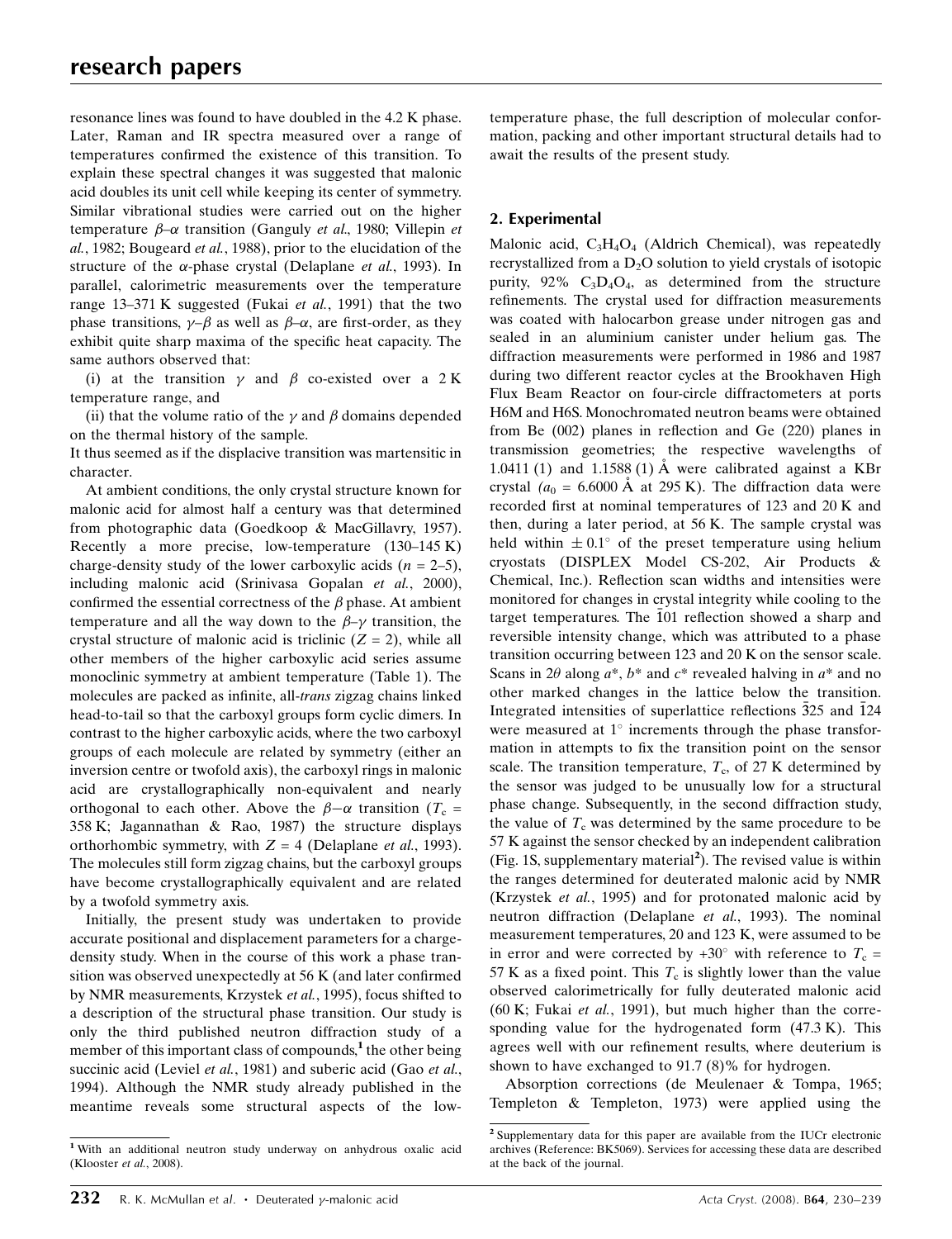Table 2

Experimental details.

|                                                                              | 50 K                                             | 56 K                                      | 153 K                                           |
|------------------------------------------------------------------------------|--------------------------------------------------|-------------------------------------------|-------------------------------------------------|
| Crystal data                                                                 |                                                  |                                           |                                                 |
| Chemical formula                                                             | $C_3D_4O_4$                                      | $C_3D_4O_4$                               | $C_3D_4O_4$                                     |
| $M_r$                                                                        | 69.853                                           | 69.853                                    | 69.853                                          |
| Cell setting, space group                                                    | Triclinic, P1                                    | Triclinic, P1                             | Triclinic, P1                                   |
| Temperature                                                                  | 50(1)                                            | 56(1)                                     | 153(1)                                          |
| (K)                                                                          |                                                  |                                           |                                                 |
| $a, b, c$ (A)                                                                | 10.663 (4), 5.142 (2), 11.234 (2)                | 10.675(1), 5.152(1), 11.238(1)            | 5.333 (2), 5.158 (2), 11.250 (2)                |
| $\alpha, \beta, \gamma$ (°)                                                  | 103.39 (3), 136.81 (2), 85.19 (3)                | 103.35(1), 136.68(1), 85.07(1)            | 103.33 (3), 136.40 (2), 84.76 (3)               |
| $V(A^3)$                                                                     | 406.8(3)                                         | 409.45 (13)                               | 206.34 (15)                                     |
| Z                                                                            | $\overline{\mathcal{A}}$                         | 4                                         | $\overline{c}$                                  |
| $Z^{\prime}$                                                                 | 2                                                | 2                                         | $\mathbf{1}$                                    |
| $D_x$ (Mg m <sup>-3</sup> )                                                  | 1.758                                            | 1.747                                     | 1.733                                           |
| Radiation type                                                               | Neutron                                          | Neutron                                   | Neutron                                         |
| $\mu$ (mm <sup>-1</sup> )                                                    | 0.02                                             | 0.02                                      | 0.02                                            |
| Crystal form, color                                                          | Prism, colorless                                 | Prism, colorless                          | Prism, colorless                                |
|                                                                              |                                                  |                                           |                                                 |
| Crystal size (mm)                                                            | $2.0 \times 2.4 \times 3.0$                      | $2.0 \times 2.4 \times 3.0$               | $2.0 \times 2.4 \times 3.0$                     |
| Data collection                                                              |                                                  |                                           |                                                 |
| Diffractometer                                                               | Four-circle diffractometer H6S                   | Four-circle diffractometer H6M            | Four-circle diffractometer H6S                  |
| Data collection method                                                       | $\omega$ -2 $\theta$ scans                       | $\omega$ -2 $\theta$ scans                | $\omega$ -2 $\theta$ scans                      |
| Monochromator                                                                | Ge (220)                                         | Be(002)                                   | Ge (220)                                        |
| Scan range = $a + b \sin \alpha$                                             |                                                  |                                           |                                                 |
| a, b (°) $(5 < 2\theta < 55^{\circ})$                                        | 3.0, 0.0                                         | 3.0, 0.0                                  | 3.0, 0.0                                        |
| a, b (°) $(55 < 2\theta < 108^{\circ})$                                      | 1.45, 3.01                                       | 1.44, 3.44                                | 1.45, 3.01                                      |
| Points per scan                                                              | 65                                               | 65                                        | 65                                              |
| $(\sin \theta/\lambda)_{\text{max}}$ $(\text{\AA}^{-1})$                     | 0.70                                             | 0.79                                      | 0.70                                            |
| Absorption correction                                                        | Analytical                                       | Analytical                                | Analytical                                      |
| $T_{\rm min}$                                                                | 0.95                                             | 0.95                                      | 0.95                                            |
| $T_{\rm max}$                                                                | 0.97                                             | 0.97                                      | 0.97                                            |
|                                                                              |                                                  |                                           |                                                 |
| No. of measured, independent                                                 | 2653, 2307, 2307                                 | 4641, 3203. 3203                          | 1345, 1177, 1177                                |
| and observed reflections                                                     |                                                  |                                           |                                                 |
| Criterion for observed reflections                                           | $I > 2\sigma(I)$                                 | $I > 2\sigma(I)$                          | $I > 2\sigma(I)$                                |
| $R_{\rm int}$                                                                | 0.019                                            | 0.022                                     | 0.011                                           |
| $\theta_{\text{max}}$ (°)                                                    | 54.2                                             | 55.3                                      | 54.2                                            |
| Refinement                                                                   |                                                  |                                           |                                                 |
| Refinement on                                                                | $F^2$                                            | $\mathbb{F}^2$                            | $F^2$                                           |
| $R(F^2)$ , w $R(F^2)$ , S <sup>+</sup>                                       | 0.038, 0.052, 1.53                               | 0.035, 0.049, 1.02                        | 0.031, 0.038, 1.01                              |
| No. of reflections                                                           | 2300                                             | 3205                                      | 1177                                            |
| No. of parameters                                                            | 208                                              | 208                                       | 105                                             |
| Weighting scheme                                                             | $w = 1/[\sigma^2(F_o^2) + (0.02F_o^2)^2 + 0.05]$ | $w = 1/[\sigma^2(F_o^2) + (0.02F_o^2)^2]$ | $w = 1/[\sigma^2(F_o^2) + (0.02F_o^2)^2 + 514]$ |
| $(\Delta/\sigma)_{\text{max}}$                                               | ${}< 0.0001$                                     | < 0.0001                                  | $< 0.0001$                                      |
| $\Delta \rho_{\text{max}}$ , $\Delta \rho_{\text{min}}$ (e $\rm{\AA}^{-3}$ ) | $0.27, -0.40$                                    | $0.45, -0.50$                             | $0.53, -0.60$                                   |
| Extinction method                                                            |                                                  |                                           |                                                 |
|                                                                              | Becker & Coppens                                 | Becker & Coppens                          | Becker & Coppens                                |
| <b>Extinction</b> coefficient                                                | 0.102(2)                                         | 0.103(3)                                  | 0.125(3)                                        |

Computer programs used: ABSOR (adopted from de Meulenaer & Tompa, 1965; Templeton & Templeton, 1973), NOOT (Craven et al., 1991), UPALS (Lundgren, 1982), THMA13<br>(Schomaker & Trueblood, 1998), DIAMOND (Brandenburg, 2007). the numbers of observations and parameters, respectively.

isotopic D/H composition of 8%H from initial structure refinements and assuming the mass absorption coefficients of hydrogen to be 26.41 and 24.75 cm<sup>2</sup>  $g^{-1}$  at wavelengths of 1.1588 and 1.0411 Å (Koetzle & McMullan, 1980). The calculated transmission factors  $T_f$  varied between 0.95 and 0.97. The averages of symmetry-related  $F_o^2$   $(I_0T_f^{-1}\sin 2\theta)$ values for  $(0 \pm k \pm l)$  reflections gave the agreement factors shown in Table 2.

# 3. Structure determinations

Initial carbon and oxygen positions of the  $\beta$ -phase structure were taken from the X-ray analysis of Goedkoop & MacGillavry (1957) and were adjusted by Fourier methods against the 153 K neutron data. The hydrogenic atoms were all located as positive peaks in a difference map, indicating that deuteration was uniform and largely complete in the crystal. In the  $\gamma$ phase<sup>3</sup> a similar centrosymmetric arrangement of molecules was inferred from the obvious relationship in the lattices of the two phases (Table 2). The two independent molecules were determined by choosing between the alternate inversion centers along the *a* direction of the subcell; the centers that relate hydrogen-bonded carboxyl groups were retained, and this choice was verified by the structure analysis. Refinements were carried out with the full-matrix least-squares programs of Lundgren (1982) and Craven et al. (1991). The residuals  $\sum w |F_o^2 - F_c^2|^2$  were minimized with weights  $w = [\sigma_c^2(F_o^2) +$ 

<sup>&</sup>lt;sup>3</sup> The notation for the three polymorphs introduced by the previous authors (MacGillavry et al., 1948; Krzystek et al., 1995) was kept, even though it is contrary to custom (see Bernstein, 2002, for a discussion on this point).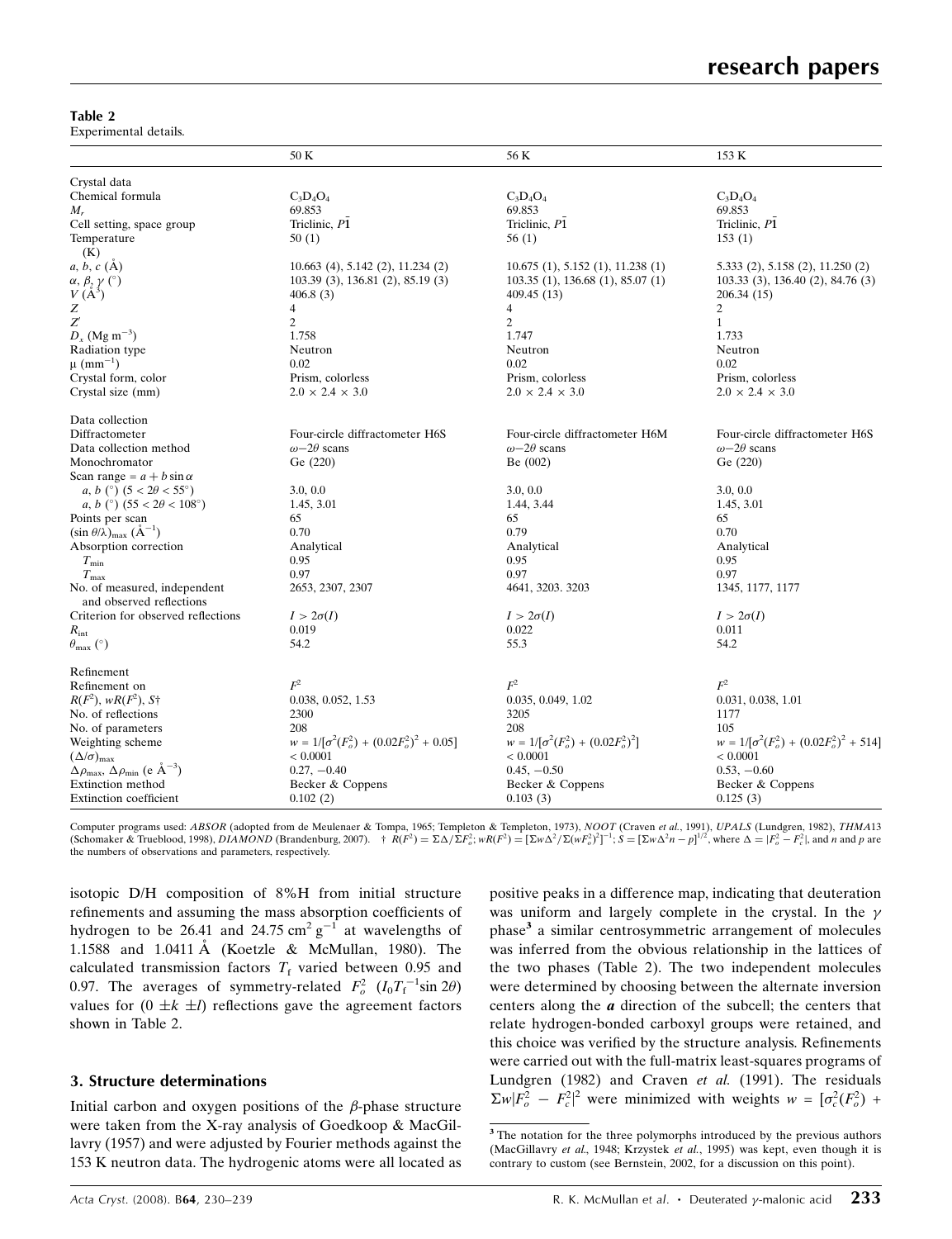$(0.02F_o^2)^2$  + const.]<sup>-1</sup>, summing over the independent observations with  $F_o^2 \geq 0.0$ . Coherent neutron-scattering lengths (fm) for H  $(-3.7409)$ , D  $(6.674)$ , C  $(6.6484)$  and O  $(5.803)$ were taken from the tabulation of Koester (1977). The variable parameters were the atomic coordinates and anisotropic displacement parameters [up to fourth order in the Gram– Charlier expansion; Johnson & Levy, 1974, equation 5.2.3(9), but retaining eventually only the significant third-order terms], scattering lengths at deuterium/hydrogen sites, one scale factor and the isotropic secondary extinction parameter for a type I crystal (Becker & Coppens, 1974) with a Lorentzian distribution of mosaicity. The data were extensively affected by extinction with 318, 348, 180 (50, 56, 153 K) reflections having applied corrections greater than 5%. Reflections in each dataset with corrections  $(xF_o^2)$  greater than 1.5 (7 at 50 K, 1 at 56 K and 7 at 153 K) were omitted from the final refinement cycles. The refinements converged with all parameter changes,  $\Delta p_i/\sigma(p_i)$ , < 0.001. Table 2 summarizes the details of the refinements. In the final  $\Delta \rho$  maps for the 50, 56 and 153 K data, the largest residual errors were  $\sim$  1.9, 1.5 and 1.5% of the maximum peak height at carbon in the corresponding  $\rho_0$  maps.





Perspective views of malonic acid molecules, hydrogen-bonded across inversion centers and in the same mutual orientation as observed in the crystal structures, with atomic notation as used in the text. Intermolecular hydrogen bonds are sketched as dashed (O—D—O) and dotted (C—  $D \cdot \cdot O$ ) lines. Bent arrows indicate a sense of torsional motion around the C0—C2 bond. The ellipsoidal surfaces enclose 99.9% probability (Johnson, 1976). (a)  $\gamma$  phase at 50 K; (b)  $\beta$  phase at 153 K.



### Figure 2

Stereo diagrams of the  $\alpha$  (Delaplane et al., 1993),  $\beta$  and  $\gamma$  phase (this work) neutron structures viewed approximately down **b**\*. The ellipsoidal surfaces enclose 99% probability for the  $\beta$  and  $\gamma$  phases, and 50% for the  $\alpha$  phase.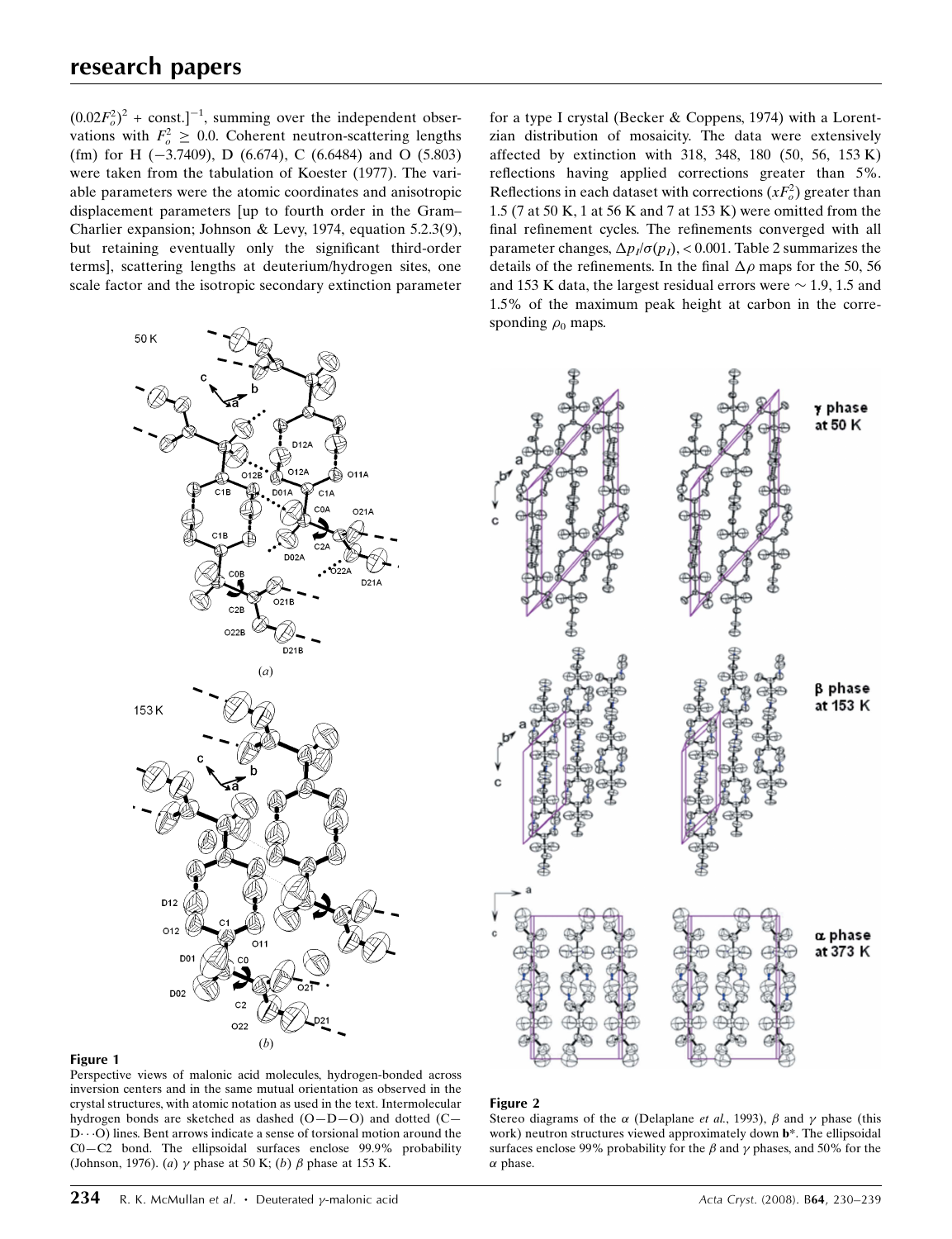#### Table 3

Short non-bonded interactions for all three phases of malonic acid.

Bond lengths  $(\hat{A})$  first line, bond angles  $(\circ)$  second line. Short interactions are in terms of van der Waals distances  $(H \cdot \cdot O \, 2.6, C \cdot \cdot O \, 3.2 \, \text{\AA})$ .

|                                  | 50 K       | 56 K       | 153 K      | 373 $K^{(a)}$ |
|----------------------------------|------------|------------|------------|---------------|
| (a) Attractive                   |            |            |            |               |
| $O - D \cdot \cdot \cdot O$ type |            |            |            |               |
| Intermolecular                   |            |            |            |               |
| $O11A \cdots D12B$               | 1.688(1)   | 1.687(1)   | 1.681(1)   | 1.648 (8)     |
| $O11A \cdots D12B - O12B$        | 172.77 (9) | 173.22 (8) | 174.50 (9) | 176.3(6)      |
| $O11B \cdots D12A$               | 1.663(1)   | 1.6652(8)  |            |               |
| $O11B\cdots D12A - O12A$         | 175.79(9)  | 175.57(8)  |            |               |
| $O21A \cdots D21B$               | 1.702(1)   | 1.696(1)   | 1.690(1)   |               |
| $O21A \cdots D21B - O22B$        | 175.62(9)  | 176.27 (8) | 177.11 (9) |               |
| $O21B \cdots D21A$               | 1.684(1)   | 1.684(1)   |            |               |
| $O21B \cdots D21A - O22A$        | 177.03 (9) | 177.14 (8) |            |               |
| $C - D \cdots O$ type            |            |            |            |               |
| Intermolecular                   |            |            |            |               |
| $D01A\cdots O12B$ <sup>1</sup>   | 2.450 (2)  | 2.460(1)   | 2.499(4)   | 2.593(9)      |
| $COA - D01A \cdots O12B$         | 165.76(9)  | 165.41(7)  | 163.62(9)  | 138.3(8)      |
| $D01B\cdots O12A^1$              | 2.533(2)   | 2.528(1)   |            |               |
| $COB - D01B \cdots O12A$         | 163.9(1)   | 163.69(7)  |            |               |
| $D02A \cdots O22B^{n}$           | 2.495(2)   | 2.519(2)   | 2.600(4)   |               |
| $COA - D02A \cdots O22B$         | 147.46 (9) | 147.84 (8) | 149.9 (1)  |               |
| $D02B\cdots O22A^{n}$            | 2.577(2)   | 2.593(1)   |            |               |
| $COB - D02B \cdots O22A$         | 154.8(1)   | 153.39(7)  |            |               |
| Intramolecular                   |            |            |            |               |
| $D01A\cdots O12A$                | 2.674(2)   | 2.676(2)   | 2.648(4)   | 2.414 (9)     |
| $COA - D01A \cdots O12A$         | 60.7(1)    | 60.80(8)   | 61.2(1)    | 73.2(7)       |
| $D01B\cdots O12B$                | 2.644(2)   | 2.651(2)   |            |               |
| $COB - D01B \cdots O12B$         | 62.32(9)   | 62.08(7)   |            |               |
| $D01A\cdots O21A$                | 2.555(2)   | 2.563(2)   | 2.595(3)   |               |
| $COA - D01A \cdots O21A$         | 69.1 (1)   | 68.74(5)   | 67.11(7)   |               |
| $D01B\cdots O21B$                | 2.633(2)   | 2.624(1)   |            |               |
| $COB - D01B \cdots O12B$         | 65.78(6)   | 66.05(5)   |            |               |
| $D02A \cdots O22A$               | 2.558(2)   | 2.544(1)   | 2.493(4)   |               |
| $COA - D02A \cdots O22A$         | 67.28(6)   | 67.92(5)   | 69.92(8)   |               |
| $D02B\cdots O22B$                | 2.477(2)   | 2.481(1)   |            |               |
| $COB - D02B \cdots O12B$         | 71.16 (6)  | 71.08 (5)  |            |               |
| $D02A \cdots O12A$               | 2.528(2)   | 2.533(2)   | 2.522(3)   |               |
| $COA - D02A \cdots O12A$         | 67.76 (6)  | 67.58(5)   | 67.20(7)   |               |
| $D02B \cdots O12B$               | 2.555(2)   | 2.555(2)   |            |               |
| $COB - D02B \cdots O12B$         | 66.57(6)   | 66.64(5)   |            |               |
| $(b)$ Repulsive                  |            |            |            |               |
| Intramolecular                   |            |            |            |               |
| $COA \cdots O11A$                | 2.405(2)   | 2.407(1)   | 2.403(1)   | 2.402(9)      |
| $COB \cdot \cdot \cdot O11B$     | 2.405 (2)  | 2.407 (1)  |            |               |
| $COA \cdots O12A$                | 2.344 (2)  | 2.345(1)   | 2.328(4)   | 2.343(9)      |
| $COB \cdot \cdot \cdot O12B$     | 2.345(2)   | 2.347(1)   |            |               |
| $COA \cdots O21A$                | 2.394(2)   | 2.394(1)   | 2.392(4)   |               |
| $COB \cdot \cdot \cdot O21B$     | 2.401(2)   | 2.398(1)   |            |               |
| $COA \cdots O22A$                | 2.344 (2)  | 2.361(1)   | 2.353(3)   |               |
| $COB \cdot \cdot \cdot O22B$     | 2.362(2)   | 2.365(1)   |            |               |

References: (a) Delaplane et al. (1993). Symmetry codes: (i)  $1 - x, -y, 1 - z$ ; (ii)  $-x, -y, -z.$ 

The final nuclear positional and anisotropic displacement parameters are listed in Table 1S of the supplementary material. The molecular conformation in the unit cells, together with atomic notation and displacement ellipsoids, are illustrated in Figs. 1 and 2. Bond lengths and angles are given in Tables 2S and 3S. Additional tables and figures are available as supplementary material.

# 4. Discussion

In the ensuing discussion of our results, we often refer to observations made in structural studies of other aliphatic dicarboxylic acids (Table 1). This systematic comparison permitted us to uncover and ascertain trends, which if based solely on results from malonic acid might not have attained the desired level of certainty.

#### 4.1. Structures at 50, 56 and 153 K

In both the  $\beta$  and  $\gamma$  phases the H atoms are ordered and positioned asymmetrically. In the lowest temperature  $\gamma$  phase, the malonic acid molecules  $[DOOC(CD<sub>2</sub>)COOD]$  form linear chains along [001], with the carboxyl groups providing the cyclic dimer links (Fig. 2). The  $O-H\cdots O$  intermolecular hydrogen bonds linking the dimers are the strongest intermolecular bonds in the dicarboxylic acids (Table 3) and they are one of the structure-determining factors. The chains are stacked along [100], with the molecules alternating their conformation along this direction. The stacks themselves are held together by intermolecular hydrogen bonds between the methylene groups and the O atoms from neighboring molecules. While initially it was thought as unusual for hydrogen from methylene groups to form hydrogen bonds, this bond type has in the meantime become widely accepted, thanks to surveys of hydrogen-bonded structures determined by neutron diffraction (Taylor & Kennard, 1982; Desiraju, 1996). Such bonds never violated any physical law; they simply lay outside the then customary definition of the hydrogen bond. In the solid state these weak hydrogen bonds are most commonly observed between molecules, but there are also occurrences where the hydrogen of methylene acts as an intramolecular bridge, as in  $\gamma$ -aminobutyric acid (Weber et al., 1983). In the charge-density study of this compound (Craven & Weber, 1983) the bridging methylene hydrogen was found to be positively charged, which possibly explains the ease with which D substituted for the methylene H atoms during isotopic substitution in our malonic acid sample.

In passing we should not fail to point out that we can safely discard the hypothesis whereby the high-temperature  $\beta$ structure of malonic acid is a disordered, average structure and results from the superposition of the positions of molecules A and B. Averaging the coordinates of molecules A and B of the lowest-temperature (50 K)  $\gamma$  phase yields the highertemperature (153 K) structure only for the carbon skeleton; it does not reproduce the positions of the carboxylate end groups.

### 4.2. Thermal motion below and above the  $\beta-\gamma$  phase transition

Modeling the thermal motion of molecules in a crystalline compound in terms of the nuclear anisotropic displacement parameters (ADP) of the individual molecules has its limitations. Foremost, the ADPs are the sums of mean-square displacement over all vibrational modes; we cannot reconstruct the contributions of the individual modes (external and internal). However, we can, under special circumstances,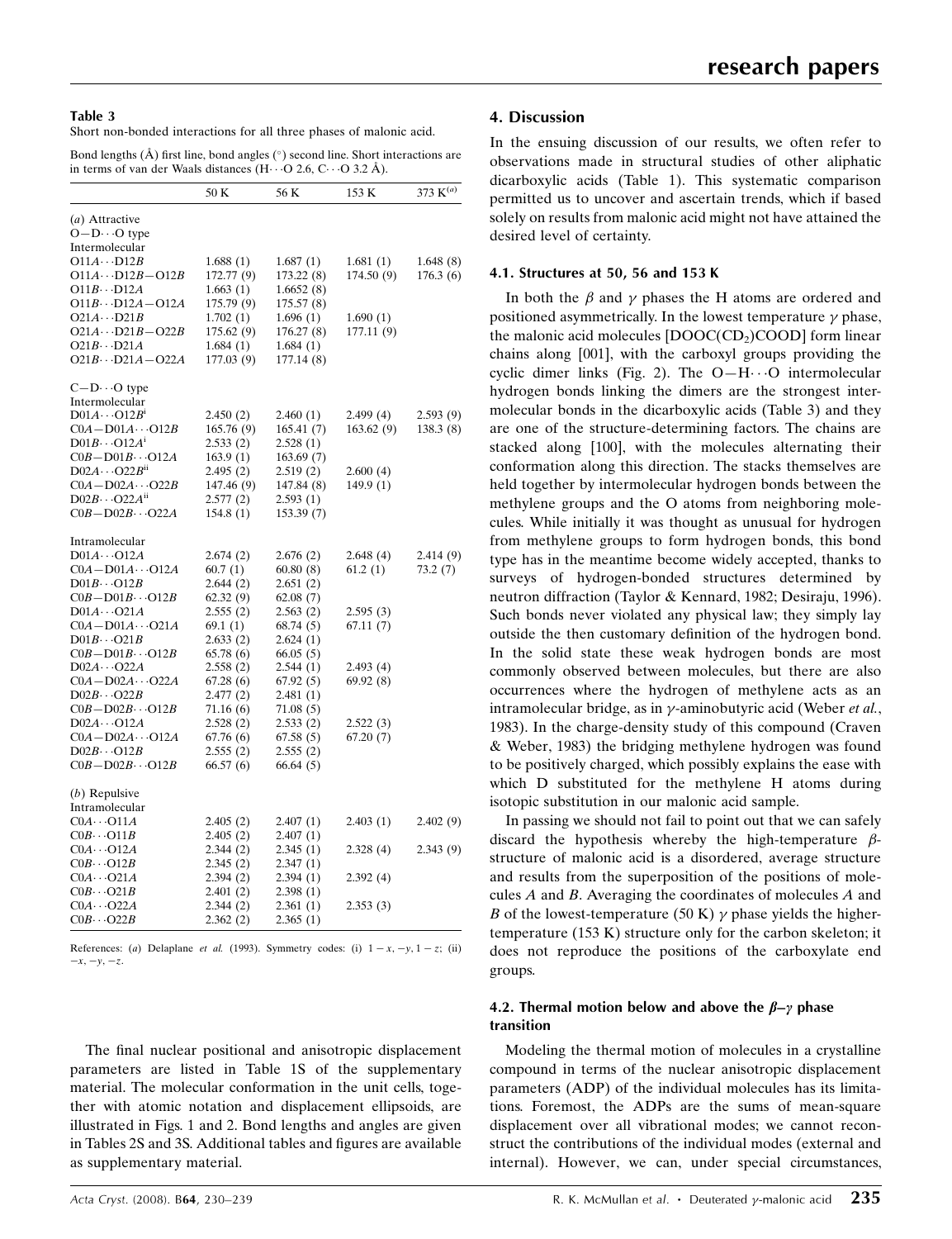#### Table 4

Rigid-body thermal vibrations.

Tensor components for translation ( $\AA^2 \times 10^4$ ), libration (deg<sup>2</sup>) and screw motion (radian  $\times$  Å  $\times$  10<sup>4</sup>) are referred to the inertial frame, with the center of mass as the origin.

|                                                                    | 50 K             |                  | 56 K             | 153 K           |          |  |
|--------------------------------------------------------------------|------------------|------------------|------------------|-----------------|----------|--|
| Molecule                                                           | $\boldsymbol{A}$ | B                | $\boldsymbol{A}$ | B               |          |  |
| T <sub>11</sub>                                                    | 40(4)            | 40(5)            | 47(4)            | 46(3)           | 91 (7)   |  |
| T <sub>22</sub>                                                    | 61(5)            | 60(9)            | 94 (5)           | 82 (5)          | 127(8)   |  |
| T33                                                                | 50(5)            | 58 (8)           | 65 (5)           | 81 (5)          | 118(7)   |  |
| T <sub>12</sub>                                                    | 7(3)             | 1(1)             | $-2(2)$          | $-19(7)$        | $-9(7)$  |  |
| T <sub>13</sub>                                                    | $-2(1)$          | 9(7)             | $-2(2)$          | 10(3)           | $-6(7)$  |  |
| T <sub>23</sub>                                                    | 2(1)             | 7(2)             | 2(3)             | $-11(4)$        | $-1(7)$  |  |
| L11                                                                | 11(1)            | 10(1)            |                  | $18(3)$ $11(2)$ | 60(2)    |  |
| L22                                                                | 2(1)             | 2(1)             | 3.2(5)           | 3.2(2)          | 12(1)    |  |
| L33                                                                | 0.8(2)           | 1.2(3)           | 0.2(4)           | 1.8(1)          | 5(2)     |  |
| L12                                                                | 0.3(2)           | 0.6(2)           | 1.2(7)           | 1.2(1)          | 9(2)     |  |
| L13                                                                |                  | $4(1)$ $-0.2(1)$ | 1.6(6)           | 1.1(2)          | 3(2)     |  |
| L23                                                                | 0.9(2)           | 0.9(8)           | 0.14(5)          | $-0.4(6)$       | $-4(1)$  |  |
| <b>S11</b>                                                         | 0(1)             | $-2(1)$          | $-3(1)$          | $-6(1)$         | $-5(3)$  |  |
| S <sub>12</sub>                                                    | 5(1)             | $-3(1)$          | 19(3)            | 1(1)            | $-1(22)$ |  |
| S13                                                                | $-9(2)$          | 9(2)             | $-13(2)$         | $-1(1)$         | $-3(21)$ |  |
| S21                                                                | $-3(1)$          | $-0(12)$         | $-5(1)$          | $-1(1)$         | $-1(15)$ |  |
| S22                                                                | $-3(1)$          | 4(1)             | $-2(1)$          | 11(2)           | 7(28)    |  |
| S23                                                                | 3(1)             | $-3(1)$          | 1(1)             | $-3(1)$         | 4(14)    |  |
| S31                                                                |                  | $0(1)$ $-2(1)$   | 1(1)             | $-1(1)$         | 5(22)    |  |
| S32                                                                | 1(1)             | $-0(1)$          | 2(1)             | 2(1)            | 3(23)    |  |
| S33                                                                | 3                | $-3$             | $5^{\circ}$      | $-5$            | $-2$     |  |
| $\langle \varphi^2 \rangle$ C <sub>0</sub> – C (deg <sup>2</sup> ) | 26(3)            | 15(4)            | 42(8)            | 4(4)            | 64 (5)   |  |
| wR                                                                 | 0.07             | 0.10             | 0.06             | 0.08            | 0.06     |  |
| GoF                                                                | 1.52             | 1.84             | 1.72             | 1.25            | 2.63     |  |

separate out a contribution of a dominant type (see e.g. Weber et al., 1991). The interpretation of the ADPs in molecular crystals is based on the identification of rigid groups of atoms and on the description of their collective thermal motion. The physical basis of this concept is that the intramolecular binding forces are much stronger than the intermolecular ones and that the low-frequency external modes contribute disproportionately more to the ADPs than the high-frequency modes. This and the fact that the contribution of the internal modes to the ADPs is not only small, but nearly temperatureindependent, finally permits modeling the thermal motion of the molecule.

We have analyzed the ADPs of malonic acid in terms of just such a mechanistic rigid-body motion (RBM) of the molecular backbone, adding, as needed, additional libration motion of molecular fragments around selected bonds as axes. The RBM explicitly introduces the correlation between the atoms of the vibrating molecule, a quantity the experiment (Bragg diffraction) cannot provide. The results of such an analysis (Schomaker & Trueblood, 1998; Dunitz & White, 1973; Bürgi, 2000) may be visualized in terms of a superposition of independent simple motions of the rigid body: three translations and three librations about a set of non-intersecting axes parallel to the principal axes of libration. In the absence of inversion symmetry (which is the case for  $\gamma$ - and  $\beta$ -malonic

acid) these six degrees of freedom mix into six screw motions. Table 4 lists the results obtained for  $\gamma$ - and  $\beta$ -malonic acid at the three temperatures of interest.

In a first step, the complete molecule was included in the analysis. The residual  $\Sigma w \Delta_R^2$  was minimized. In this expression  $\Delta k = [(U^{ij})_{obs} - (U^{ij})_{calc}]_k$ , where  $(U^{ij})_{obs}$  is the neutron value for an ADP for the kth atom, referred to the Cartesian crystal axial system  $a,b,c^*$ , and  $(U^{ij})_{calc}$  is the corresponding value calculated for the assumed thermal motion. The weights  $w_k = \sigma^{-2}(U_k)$  are obtained from the mean variances in  $U^{ij}$  for the kth atom. The fit was poor, as judged by  $wR = \left[\Sigma w \Delta^2 / \Sigma w(U^{ij})_{\text{obs}}^2\right]^{1/2}, > 0.17$  for all three temperatures. A far better fit was obtained when all the deuterons were omitted. However, without the deuterons and omitting the carbonyl O atoms, the remaining nuclei lie close to two parallel, straight lines. Also, unfortunately in this case, as Johnson (1980) pointed out, the least-squares normal equation matrix turns almost singular. This is why we then retained the parameters for the methylene H atoms as observations, but assigned to them m.s. (mean-square) displacements corrected for the internal vibrations of the  $CD<sub>2</sub>$ . To this end, we assumed that the molecular rigid body or lattice vibrations were not correlated with the intramolecular non-rigid (internal) vibrations so that the corresponding m.s. displacements are simply additive (Higgs, 1953). We subtracted from the experimental m.s. displacements 0.0032  $A^2$  for the C-D stretching vibrations, 0.0137  $A^2$  for the C-D<sub>2</sub> in-plane vibrations and 0.0122  $\mathring{A}^2$  for the C-D<sub>2</sub> out-of-plane vibrations. These values were averages for the 11 methylene groups of the hexanoate anion in deuterated piperazinium hexanoate (Luo et al., 1996). The rigid-body fit obtained with inclusion of all deuterons was then much improved, with  $wR = 0.123$  (molecule A at 50 K), 0.127 (molecule B at 50 K) and 0.131 (at 153 K). We then resorted to a more elaborate model for the molecular motion. Rather than letting ourselves be guided purely by chemical intuition – which suggested that rotational motion takes place around one or both of the central  $C2 - C0 - C1$  bonds – we computed first the mean-square vibrational amplitudes of intramolecular atom pairs  $A$  and  $B$  in the direction of the interatomic vector  $A \cdots B$ . For any pair of atoms of comparable mass these amplitudes should be about the same if the molecule they are part of is rigid. $4$  In other words, the difference  $\Delta = \langle u_A^2 \rangle - \langle u_B^2 \rangle$  should be non-zero only if atoms A and B are not rigidly connected. This condition is necessary but not sufficient for the molecule to behave as a rigid body. Inspection of the values of  $\Delta$  for all pairs of atoms of equal mass in the two molecules of the  $\gamma$  phase at 50 K reveal several large differences (Table 4S of the supplementary material). First, the O atoms from opposing carboxylic groups exhibited large differences [e.g.  $\Delta = 0.0065$  (7)  $\AA^2$  for O21... O11 in molecule A], with consistently larger values for molecule A than for molecule B. It was thus evident that:

(i) neither molecule  $A$  nor  $B$  behaved as a rigid body, and (ii) that molecule A exhibited more internal motion than molecule B.

<sup>4</sup> This observation is attributed to K. N. Trueblood (see Johnson, 1980).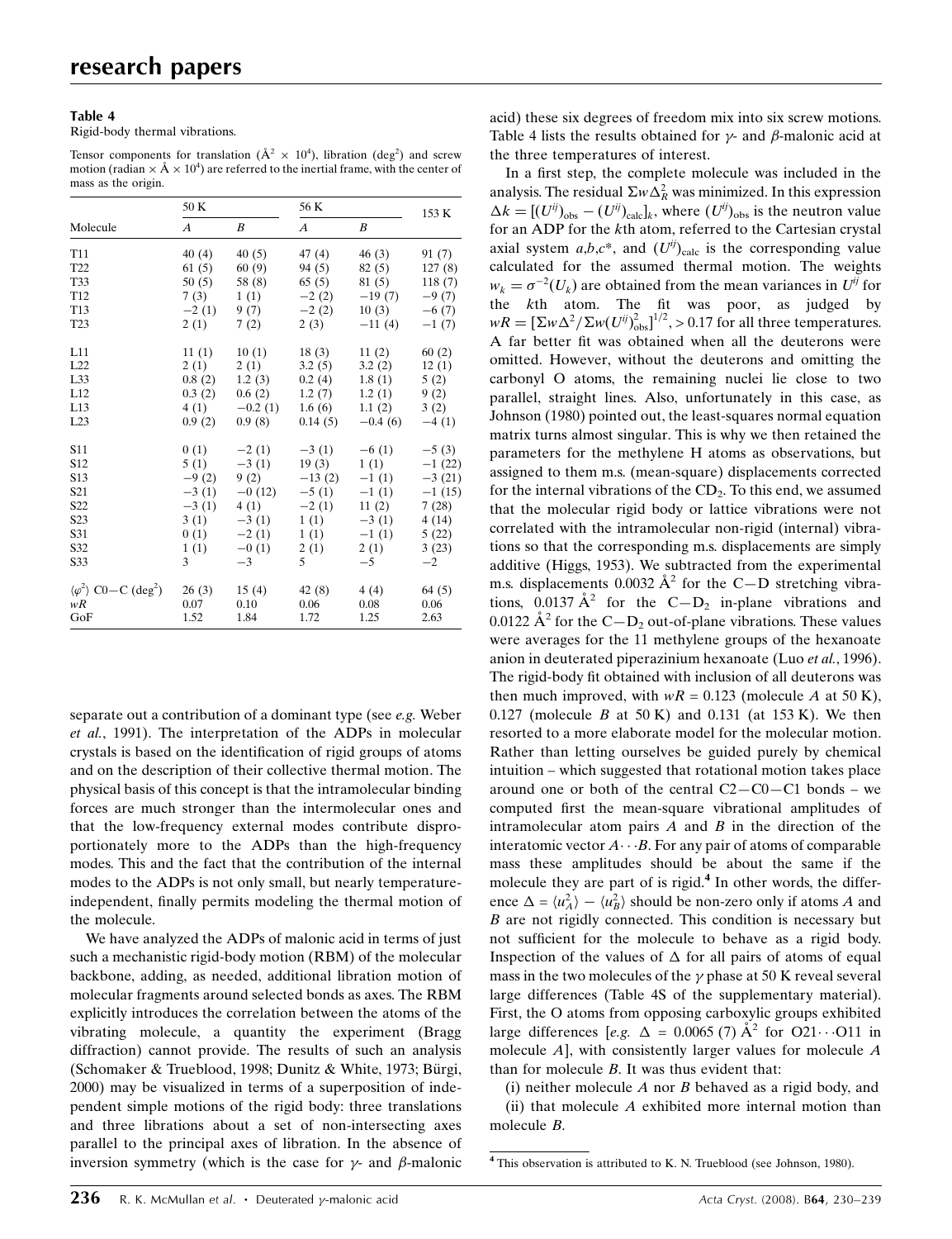Secondly, while  $\triangle$  O22 $\cdots$ C1 = 0.0081 (8) (molecule A) and 0.0034 (5)  $\AA^2$  (molecule B), the corresponding values amounted to only 0.0008 (4) and 0.0005 (4)  $\AA^2$ , respectively, for the chemically equivalent non-bonded interaction O12 $\cdots$ C2 (see Fig. 1*a*). From this we inferred that the C2–C0 axis was far more likely to act as an additional rotation axis than C1—C0. Still, in the following both models were tested. In the low-temperature  $\gamma$  phase the C2–C0 axis was found to be the preferred axis of rotation for molecule A, while for molecule  $B$  intramolecular libration was barely significant; molecule  $B$  seemed to behave in a quasi-rigid fashion. In the higher-temperature  $\beta$ -phase, large librational motion again revealed itself around the C2—C0 connecting bond. This model (Table 4) gave satisfactory agreement for the displacement parameters of both backbone atoms and terminal groups; the most significant residuals being  $4.1\sigma$  for  $\Delta U^{33}$  of O11 and  $-5\sigma$  for  $\Delta U^{11}$  of C1. As noted in previous studies the fit was again better for the higher-temperature data. The torsional motion of the  $O21 - C2 - O22 - D21$  group is large for such a low temperature. If extrapolated linearly to the temperature of the  $\beta-\alpha$  transition (352 K) it amounts to  $122 \text{ deg}^2$ .

The dissimilarity in torsional amplitude between  $A$  and  $B$ molecules can be explained. Both ends of the B molecule are tied down via weak hydrogen bonds to methylene D atoms of the neighboring  $A$  molecule (see Fig. 2); although the reverse is also true, the  $C-D \cdot \cdot \cdot O$  hydrogen bonds are noticeably weaker for the  $B$  molecule (Table 3). These contacts already exist in the  $\beta$  phase, but with the lowering of the temperature and the transition to the  $\gamma$  structure, their lengths decrease by 0.05–0.1 Å. In both  $\beta$  and  $\gamma$  phases the contact angles are already favorably close to regular hydrogen-bond values (compared with the  $\alpha$ -phase where the angle is 138°). A similar accommodation takes place at the  $\beta-\gamma$  phase transition in adipic acid (Srinivasa Gopalan et al., 1999).

Another interesting observation, which attests to the essential correctness of our model, is that the minimum moment of inertia of the molecules and the axis of maximum



#### Figure 3

Section through the p.d.f.s of O21 at 153 K in the plane of the carboxylic group. The section measures  $1 \times 1 \mathring{A}$ . (a) Total p.d.f. up to third order in the Gram–Charlier expansion. The contour level with 50% probability is drawn with a heavier line; the contour interval is 440. Arrows point to atoms to which O21 is bonded.  $(b)$  The p.d.f. with only third-order terms (skewness) of the Gram–Charlier expansion plotted; the contour interval is 130.

The large librational motion is unusual for such a low temperature and may lead to a deviation of the probability density functions (p.d.f.s) describing thermal motion from Gaussian shape. So, in the refinement of the ADPs, we modified these to include anharmonic terms. This was done by including higher-order terms (up to fourth-order), using the Gram–Charlier expression given by Johnson & Levy (1974), see equation 5.2.3(9). At first, these higher-order displacement tensors were included for all O and D atoms; then, in later refinements, only those higher-order terms were retained which had proven to be significant at the greater than  $3\sigma$  level in the former refinements. It turned out that such significant anharmonicity was noticeable only in the 153 K data, and solely for the O21 atom. The same atom at lower temperature was again the only one which exhibited a few third-order terms, albeit at a level of significance barely attaining  $3\sigma$ . The probability density for both total and solely third-order contribution is shown for this atom in Fig. 3. The skewness of the thermal motion is due to the environment of O21 and does not seem related to the phase transition. The displacement ellipsoid of the carbonyl oxygen does not show any significant deviation from harmonicity.

#### 4.3. Conformational changes and the phase transition

In general, the hydrocarbon backbone of the aliphatic dicarboxylic acids – like the alkanes from which they are derived – crystallize in an all-*trans* planar conformation, while in solutions the conformation of the hydrocarbon backbone depends on the nature of the solvent (Fukushima et al., 1986). For even-numbered acids the carboxylic tail groups are coplanar, or nearly so, with the carbon backbone, while the carboxyl plane of the odd-membered ones is considerably twisted away from the carbon-skeleton plane (see Table 1). The same pattern is observed for their salts. This effect is likely to arise from the demands efficient packing puts on the geometry of the carboxylic dimerization. This odd–even packing effect is already observed in two dimensions, where in thin films of self-assembled saturated carboxylic acids deposited from solutions onto oriented pyrolytic graphite (Hibino et al., 1998; Tao et al., 2006) the orientation of the carboxylic groups depends on the length of the alkyl chains.

In *ab initio* calculations on malonic acid (Merchán et al., 1984; Tarakeshwar & Manogaran, 1996) the global conformation of the monomer found to be stable was always the one with the two carboxyl groups orthogonal to each other, a conformation similar to that observed for the monomers in the  $\beta$  and  $\gamma$  phases. Planar conformers with and without an intramolecular hydrogen bond between the carboxyl groups of the same molecule were shown to have a higher energy, this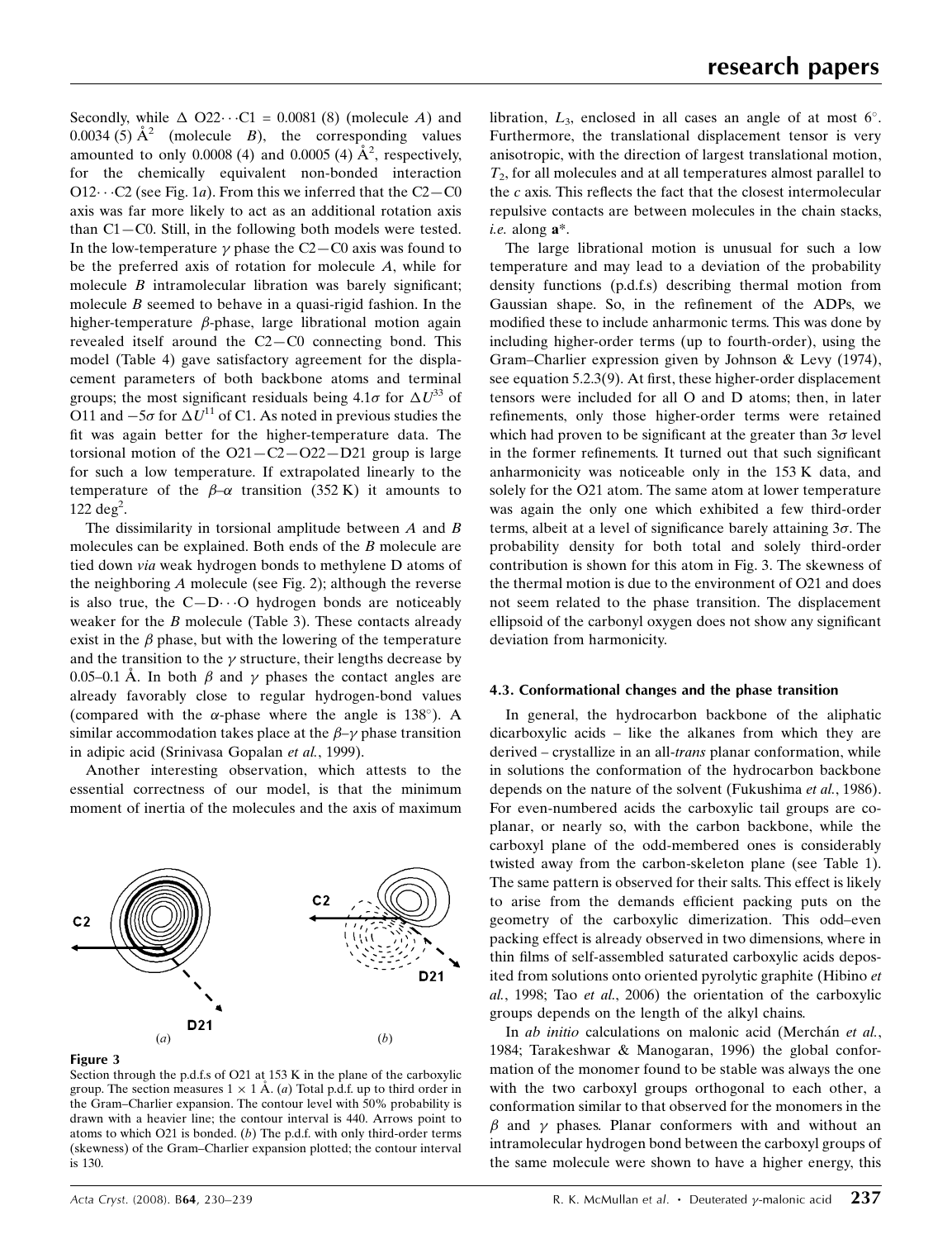being attributed to steric hindrance between the two groups. However, more recent (Maçôas et al., 2000) and higher-level computations (MP2 approximation as well as density functional theory) of relative energies and vibrational spectra revealed a basis-set dependence of the stability ranking of the three lowest-energy conformers [(I): nearly planar, with intramolecular hydrogen bond; (II): carboxylic groups nearly orthogonal, with one carboxylic group coplanar with the Catom backbone, corresponding to the conformation in the  $\alpha$ structure; (III): with both carboxylic groups out of the plane containing the skeletal carbon, corresponding to the  $\beta$  structure conformation], thereby emphasizing the small difference in energy between the conformers ( $<$  5 kJ mol<sup>-1</sup>). Finally, IR spectra collected by the same authors on malonic acid monomers embedded in an argon matrix provided an experimental confirmation of their theoretical calculations: All three conformers were observed, with a population distribution favoring the fully extended, planar conformers (77%). This experimental, spectroscopic evidence supports the conjecture originally advanced by MacGillavry et al. (1948), whereby it is the crystal packing forces – generally the environment – which in fine impose on the conformers a deviation from planarity. At the time the conjecture was advanced, however, few crystal structures of aliphatic dicarboxylic acids had been determined. In the half century elapsed since, this structural gap has been closed. From the survey of the crystal structures of the lower dicarboxylic acids (Table 1) it is now evident that with increasing chain length the terminal carboxylic groups play an increasingly minor role in the crystal packing of the chains. With increasing chain length, the fatty acid character takes over, the lateral interactions between the alkyl moiety of the molecules become the dominant factor in the stability of their crystal structure. This is reflected in a reduced polymorphism and steadily decreasing melting points (Table 1). The lower dicarboxylic acids, up to azelaic acid, are too short-chained to exhibit fatty acid character, and their crystal structures are atypical.

Information obtained from elastic scattering experiments generally yields few clues as to the driving force in a phase transition. Nevertheless, unusual changes in conformation or unexpectedly large torsional motions, recorded as a function of temperature, often hint at the nature of the transition mechanism. In the specific case of malonic acid, an analysis of its conformational changes (Table 1) taking place in the molecules during the transition revealed the following features in order of decreasing significance:

(i) the C2 carboxylate tails twist alternately in a clockwise (molecule  $A$ ) and an anticlockwise (molecule  $B$ ) direction by more than  $10^{\circ}$ , and

(ii) the opposite carboxylate end exhibits the same behavior, although on a much reduced scale ( $\sim 2^{\circ}$ ).

This is consistent with the rigid-body motion analysis where internal rotation around the C0—C2 bond was found at 50 and 56 K to be much more pronounced than for the  $CO - C1$  axis – as if it were a harbinger of an impeding phase transition.

There are few accurate crystal structures presently available for the lower odd-membered aliphatic dicarboxylic acids, and several phase transitions for which the only available data are more than seven decades old and unconfirmed since. Yet, it is tempting to outline a scenario for their polymorphism. At the lowest temperature heat input is absorbed first by the torsional motion of the carboxylic tail-ends and the  $C - D \cdots O$ attractive interactions, lessening their twist away from the hydrocarbon backbone. This conformational change costs little energy and thus a first phase transition already takes place at very low temperature. Somewhat straightened out, the alkyl chains can then, upon a further, larger increase in temperature, slip past each other, along the direction of their largest translational vibration. This structural change is more costly and the second phase transition takes place at a far higher temperature. In the specific case of malonic acid, this shear motion of the chains is so extensive that the cyclic dimers of neighboring chains end up facing each other in the high-temperature  $\alpha$  phase (Fig. 2). This process can be visualized by setting in the low-temperature  $\gamma$  phase all angles orthogonal (as in the orthorhombic  $\alpha$  phase).

The phase transition of adipic acid at  $T_c \simeq 136$  K (Srinivasa Gopalan et al., 1999, 2000) is the only other phase transition in the aliphatic dicarboxylic acids for which structural data are available. The transition comprises part of the same mechanism: torsional relaxation, followed by a substantial translation along the chain axis. In the lower-temperature phase, as with the  $\gamma$  malonic acid phase, we also find two symmetrically independent molecular chains, which upon heating through the transition become equivalent.

Besides temperature, another thermodynamic variable that can be used to chart the conformational energy landscape is pressure. It is increasingly being used to explore this landscape in small organic molecules (e.g. Dawson et al., 2005; Boldyreva et al., 2005). Powders of malonic acid were submitted to pressures in excess of 3 GPa; however, no phase transition was detected in this pressure range (Beukes & Weber, 2004)

This work was carried out at Brookhaven National Laboratory under contract DE-AC02-76CH00016 with the US Department of Energy and supported by its Office of Basic Energy Sciences. The work performed at the Swiss Federal Institute of Technology, Lausanne, was supported by a grant from the Tisserand Foundation, Montricher. We are grateful to the late Mr Joseph Henriques for technical assistance. We thank Dr Srinivasa Gopalan and Professor G. U. Kulkarni, Bangalore, for detailed structural information on lower dicarboxylic acids and Professor Emily F. Maverick, Los Angeles, for a copy of THMA11.

### References

- [Becker, P. J. & Coppens, P. \(1974\).](#page-9-0) Acta Cryst. A30, 129–147.
- Bernstein, J. (2002). [Polymorphism in Molecular Crystals.](#page-9-0) Oxford: [Clarendon Press.](#page-9-0)
- [Beukes, J.-A. & Weber, H.-P. \(2004\). Unpublished.](#page-9-0)
- [Beyer, T., Lewis, T. & Price, S. L. \(2001\).](#page-9-0) CrystEngComm, 44, 1–35.

[Boldyreva, E. V., Ivashevskaya, S. N., Sowa, H., Ahsbahs, H. &](#page-9-0) [Weber, H.-P. \(2005\).](#page-9-0) Z. Kristallogr. 220, 50–57.